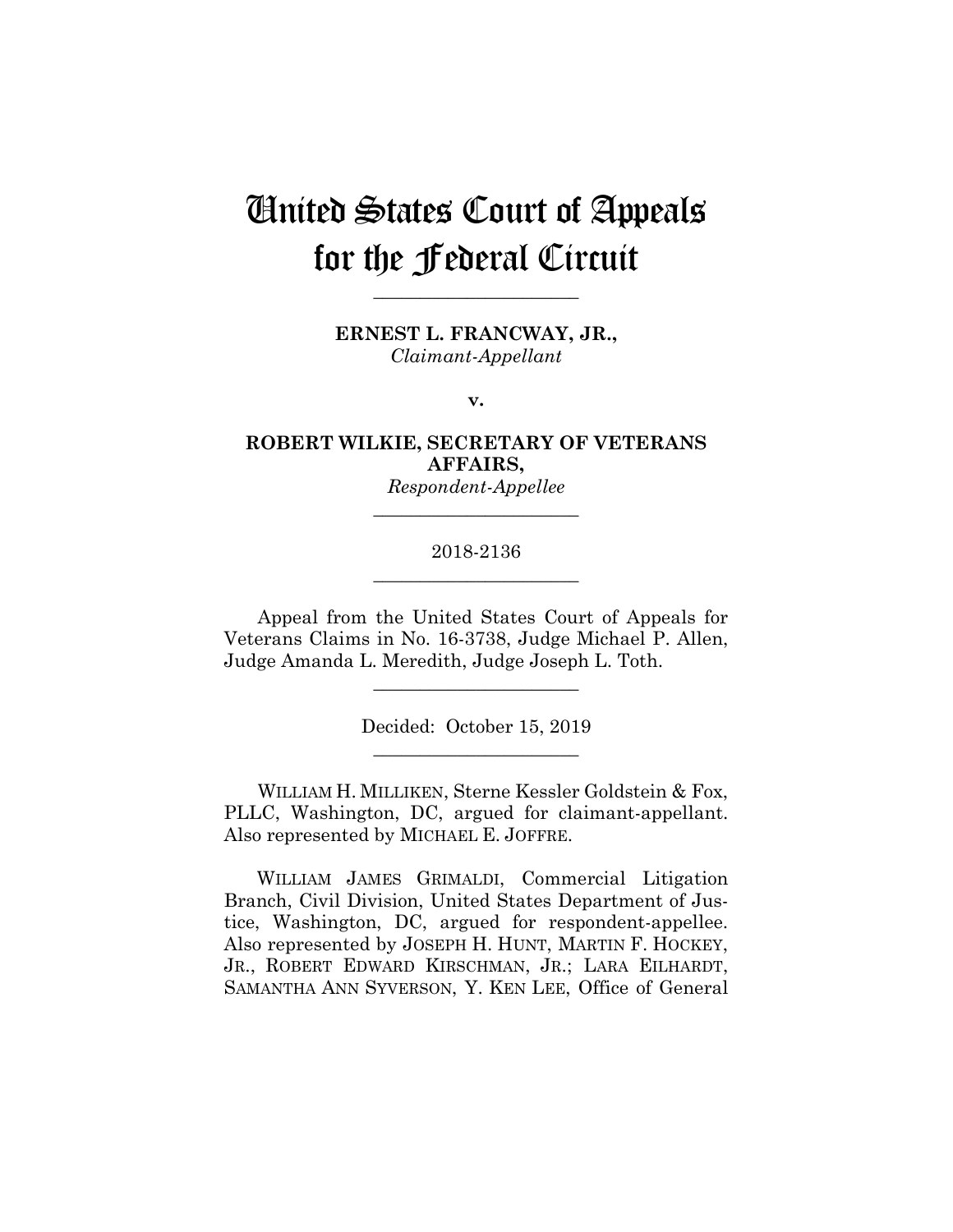Counsel, United States Department of Veterans Affairs, Washington, DC.

 $\mathcal{L}_\text{max}$  and  $\mathcal{L}_\text{max}$  and  $\mathcal{L}_\text{max}$  and  $\mathcal{L}_\text{max}$ 

Before PROST, *Chief Judge,* LOURIE and DYK, *Circuit Judges.*

Opinion for the court filed by *Circuit Judge* DYK, in which PROST, *Chief Judge* and LOURIE, *Circuit Judge*, join.

Footnote 1 of the opinion is joined by PROST, *Chief Judge,*  NEWMAN, LOURIE, DYK, MOORE, O'MALLEY, REYNA, WALLACH, TARANTO, CHEN, HUGHES, and STOLL, *Circuit* 

*Judges*.

#### DYK, *Circuit Judge*.

Ernest L. Francway appeals from the Court of Appeals for Veterans Claims' ("Veterans Court's") decision affirming the Board of Veterans' Appeals' ("Board's") denial of Francway's claim for disability compensation. We affirm.

#### **BACKGROUND**

Francway served on active duty in the United States Navy from August 1968 to May 1970. While serving on an aircraft carrier in 1969, Francway contends that he was "hit by a gust of wind while carrying a set of wheel chocks" and "[t]he resulting fall caused him to injure his back." Francway Br. at 4. He contends he "was placed on bedrest for a week and assigned to light duty for three months following the incident." *Id.* Francway claims that this injury is connected to a current lower back disability, noting that after his accident he was treated for back problems while in service.

In April 2003, Francway filed a claim with the Department of Veterans Affairs ("VA") for service connection for his back disability. Between 2003 and 2011, Francway was examined multiple times by an orthopedist and had his medical records separately reviewed by the orthopedist and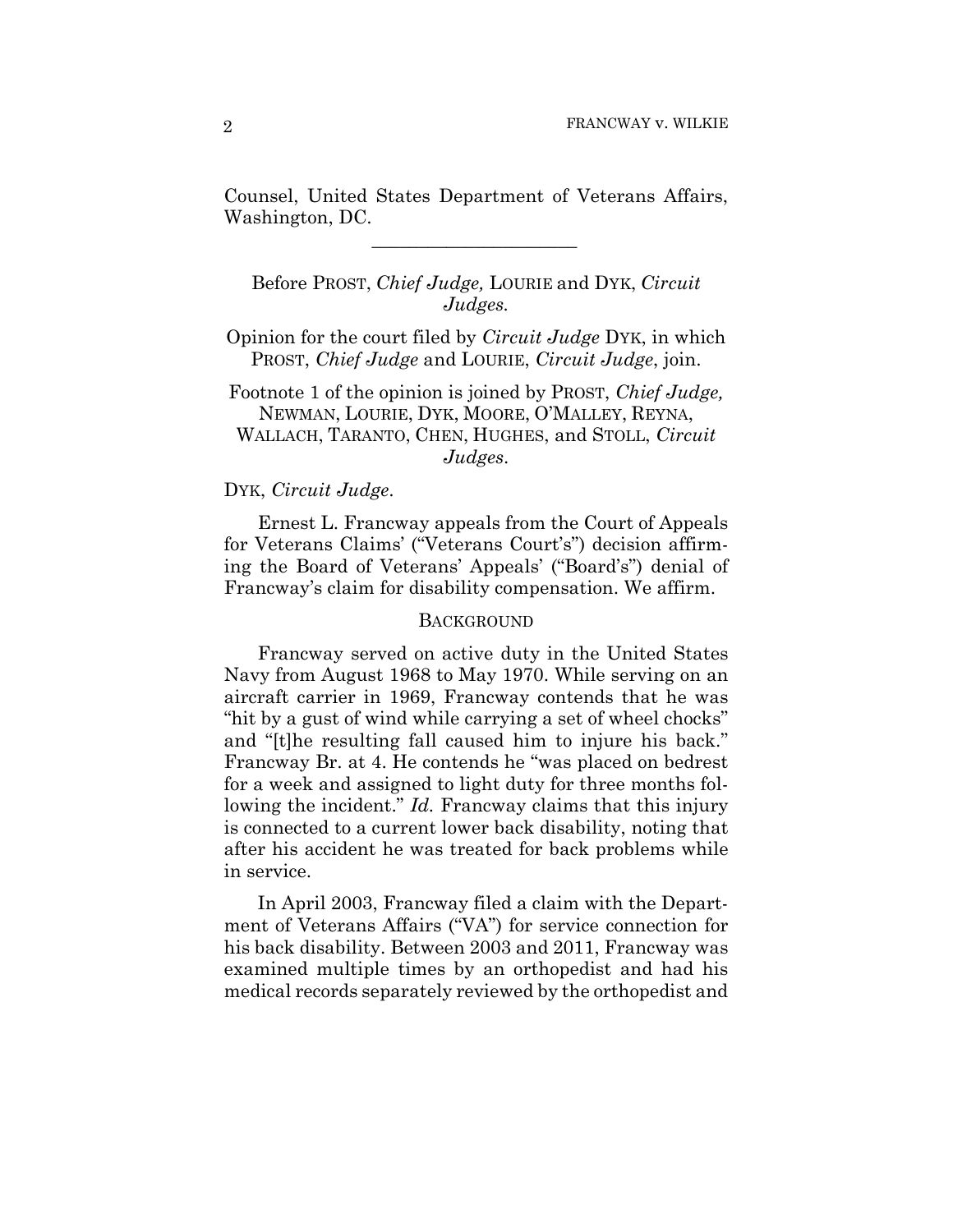an internist. They concluded, along with a physician's assistant that examined Francway, that Francway's current back disability was not likely connected to his injury in 1969.

After multiple appeals to and from the Board and remands back to the VA regional office ("RO"), in 2013, Francway sought to open his claim based on new and material evidence from his longtime friend, in a so-called "buddy statement," attesting to Francway's history of lower back disability after his injury in 1969. The Board again remanded the case to the RO based on the allegations in the "buddy statement," with instructions that Francway's "claims file should be reviewed by an appropriate medical specialist for an opinion as to whether there is at least a 50 percent probability or greater . . . that he has a low back disorder as a result of active service." J.A. 1046 (emphasis added). The Board also instructed that "[t]he examiner should reconcile any opinion provided with the statements from [Francway and his "buddy statement"] as to reported episodes of back pain since active service." *Id.* (emphasis omitted).

In 2014, Francway was examined by the same orthopedist who had examined him previously. The orthopedist concluded that Francway's current back symptoms were unlikely to be related to his injury in 1969, but the orthopedist did not address the "buddy statement." Subsequently, the internist who had previously provided the VA a medical opinion on Francway's disability reviewed Francway's file and the "buddy statement," and concluded that it would be speculative to say his current back symptoms were related to his earlier injury. The RO again denied Francway's entitlement to benefits for his back disability.

The Board concluded that there was insufficient evidence of a nexus between Francway's injury in 1969 and his current back disability and that the VA had complied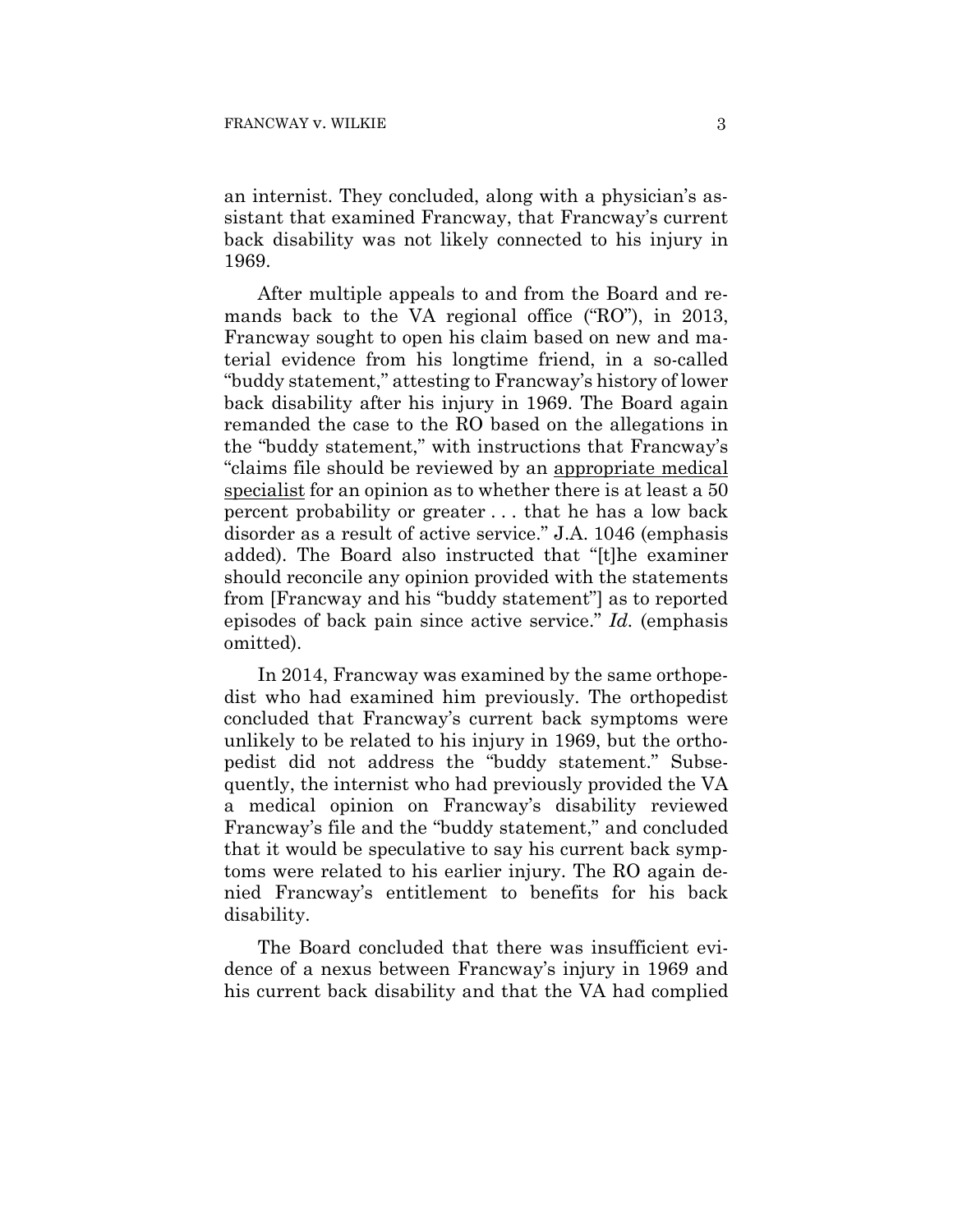with the earlier remand orders. Francway then appealed to the Veterans Court, arguing for the first time that the internist who had reviewed the "buddy statement" was not an "appropriate medical specialist" within the meaning of the remand order. The Veterans Court held that Francway had not preserved that claim because Francway did not challenge the examiner's qualifications before the Board.

Francway appealed to this court. We have jurisdiction pursuant to 38 U.S.C. § 7292(c). A request for initial hearing en banc was denied. *Francway v. Wilkie*, No. 18-2136 (Nov. 28, 2018), ECF No. 30. We review questions of law de novo, but, absent a constitutional issue, we "may not review (A) a challenge to a factual determination, or (B) a challenge to a law or regulation as applied to the facts of a particular case." 38 U.S.C. § 7292(d)(2).

#### **DISCUSSION**

# I

Since 2009, we have held that the Board and Veterans Court properly apply a presumption of competency in reviewing the opinions of VA medical examiners. *See Rizzo v. Shinseki*, 580 F.3d 1288, 1290–91 (Fed. Cir. 2009).

Francway first contends that the presumption of competency is inconsistent with the VA's duty to assist veterans, *see* 38 U.S.C. § 5103A (requiring the VA to assist veterans with benefit claims), and the benefit-of-the-doubt rule, *id.* § 5107(b) (requiring the VA to give the benefit of the doubt to the veteran when the evidence is in approximate equipoise), and that there is no statutory basis for the presumption. We see no inconsistency since the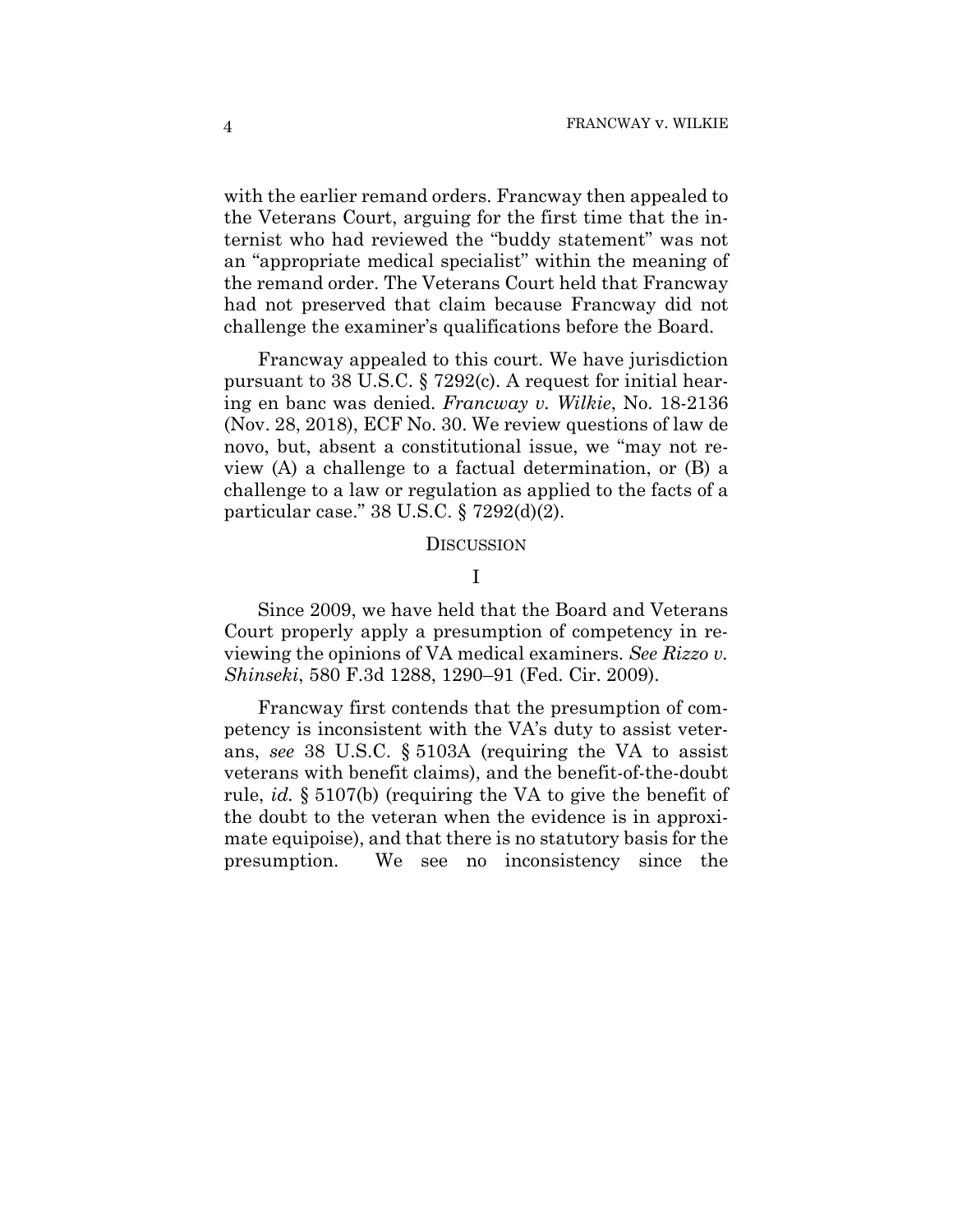1

"presumption of competency" is far narrower than Francway asserts and is not inconsistent with the statutory scheme.<sup>1</sup>

"The purpose of the [VA] is to administer the laws providing benefits and other services to veterans and the dependents and the beneficiaries of veterans." 38 U.S.C. § 301(b). In line with this mandate, the VA processes claims for service-connected disability benefits sought by veterans, *see, e.g.*, *id.* §§ 1110, 1131, and, to perform this duty, the VA relies on medical examiners who provide medical examinations and medical opinions based on review of the evidence in the record, *id.* § 5103A(d); 38 C.F.R.  $\S 3.159(c)(4)$ . Both the statute and implementing regulations require that these medical examinations and opinions be based on competent medical evidence, defined, in relevant part, as "evidence provided by a person who is qualified through education, training, or experience to offer medical diagnoses, statements, or opinions." 38 C.F.R.  $§ 3.159(a)(1).$ 

The presumption of competency originated in our decision in *Rizzo*. As we said in *Rizzo*, "[a]bsent some challenge to the expertise of a VA expert, this court perceives no statutory or other requirement that VA must present affirmative evidence of a physician's qualifications in every case as

<sup>1</sup> The en banc court formed of PROST, *Chief Judge,*  NEWMAN, LOURIE, DYK, MOORE, O'MALLEY, REYNA, WALLACH, TARANTO, CHEN, HUGHES, and STOLL, *Circuit Judges*, has determined that to the extent that the decision here is inconsistent with *Rizzo v. Shinseki*, 580 F.3d 1288 (Fed. Cir. 2009), and *Bastien v. Shinseki*, 599 F.3d 1301 (Fed. Cir. 2010), those cases are overruled. We note that in the future, the requirement that the veteran raise the issue of the competency of the medical examiner is best referred to simply as a "requirement" and not a "presumption of competency."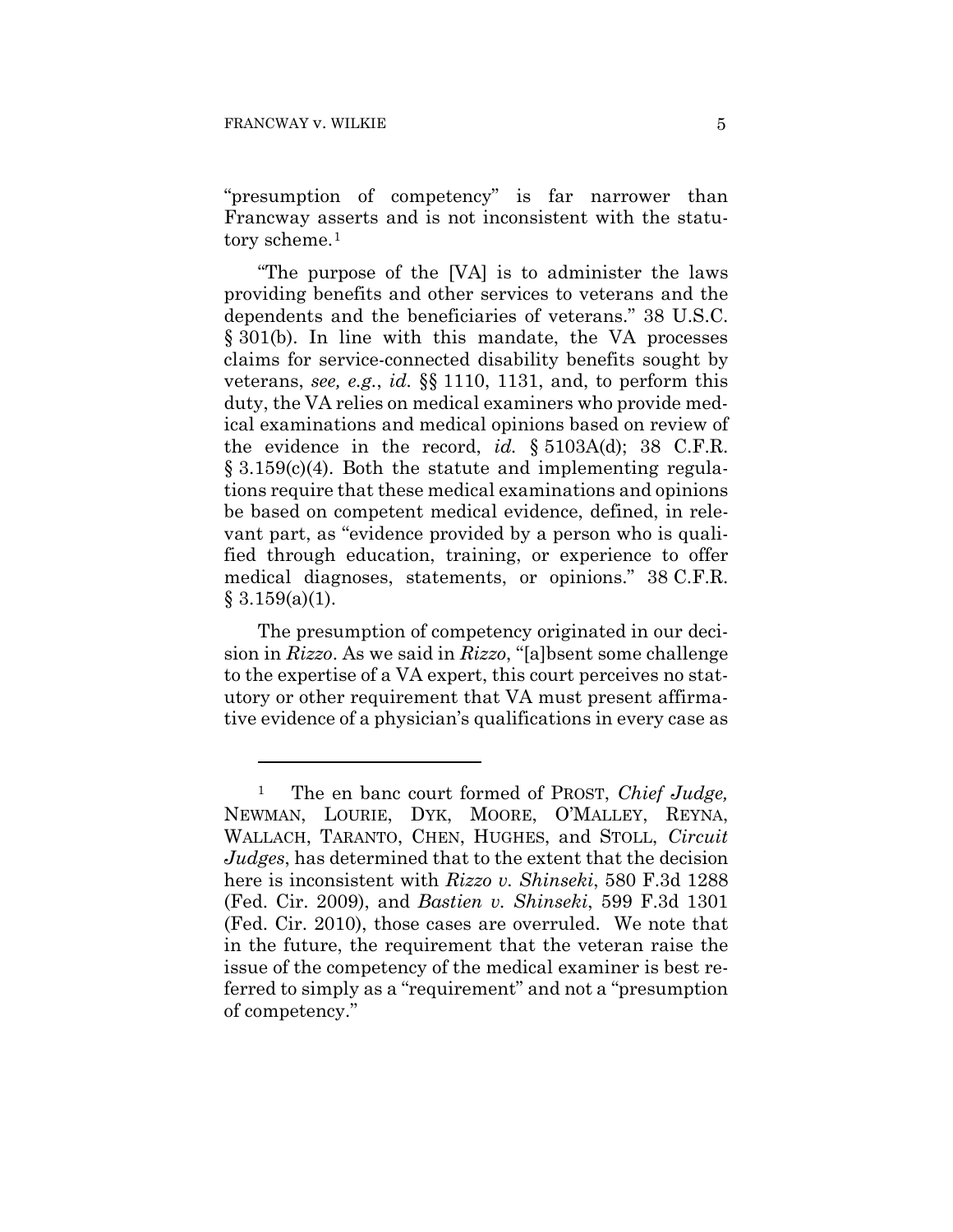a precondition for the Board's reliance upon that physician's opinion." 580 F.3d at 1291. Although it is referred to as the presumption of competency, we have not treated this concept as a typical evidentiary presumption requiring the veteran to produce evidence of the medical examiner's incompetence. Instead, this presumption is rebutted when the veteran raises the competency issue.

The limited nature of the presumption has been consistently recognized in our caselaw. Beginning with *Rizzo*, we have held that "where . . . the veteran does not challenge a VA medical expert's competence or qualifications before the Board," the "VA need not affirmatively establish that expert's competency." *Id.* at 1291 (emphasis added); *id.* ("Absent some challenge . . . ." (emphasis added)); *id.* ("Absent some challenge . . . .") (emphasis added)). Similarly, in *Sickels v. Shinseki*, 643 F.3d 1362 (Fed. Cir. 2011), we held that "when a veteran suspects a fault with the medical examiner's qualifications, it is incumbent upon the veteran to raise the issue before the Board." *Id.* at 1365–66 (emphasis added). "[T]he VA and Board are not required to affirmatively establish competency of a medical examiner unless the issue is raised by the veteran." *Id.* at 1366 (emphasis added). Our holding in *Parks v. Shinseki*, 716 F.3d 581 (Fed. Cir. 2013), is consistent with this understanding. Although we noted that "[i]f an objection is raised it may be necessary for the veteran to provide information to overcome the presumption," *id.* at 585 (emphasis added), the statement was referring to the specificity of the challenge rather than requiring the veteran to submit evidence that is within the control of the VA.

Francway contends that *Rizzo* held that the veteran bears the burden of persuasion, or at least production, of showing that the examiner was incompetent. The only support for that contention is a quote in *Rizzo* from the Veterans Court's decision in *Cox v. Nicholson*, 20 Vet. App. 563 (2007): "[T]he appellant bears the burden of persuasion on appeals to th[e Veterans] Court to show that such reliance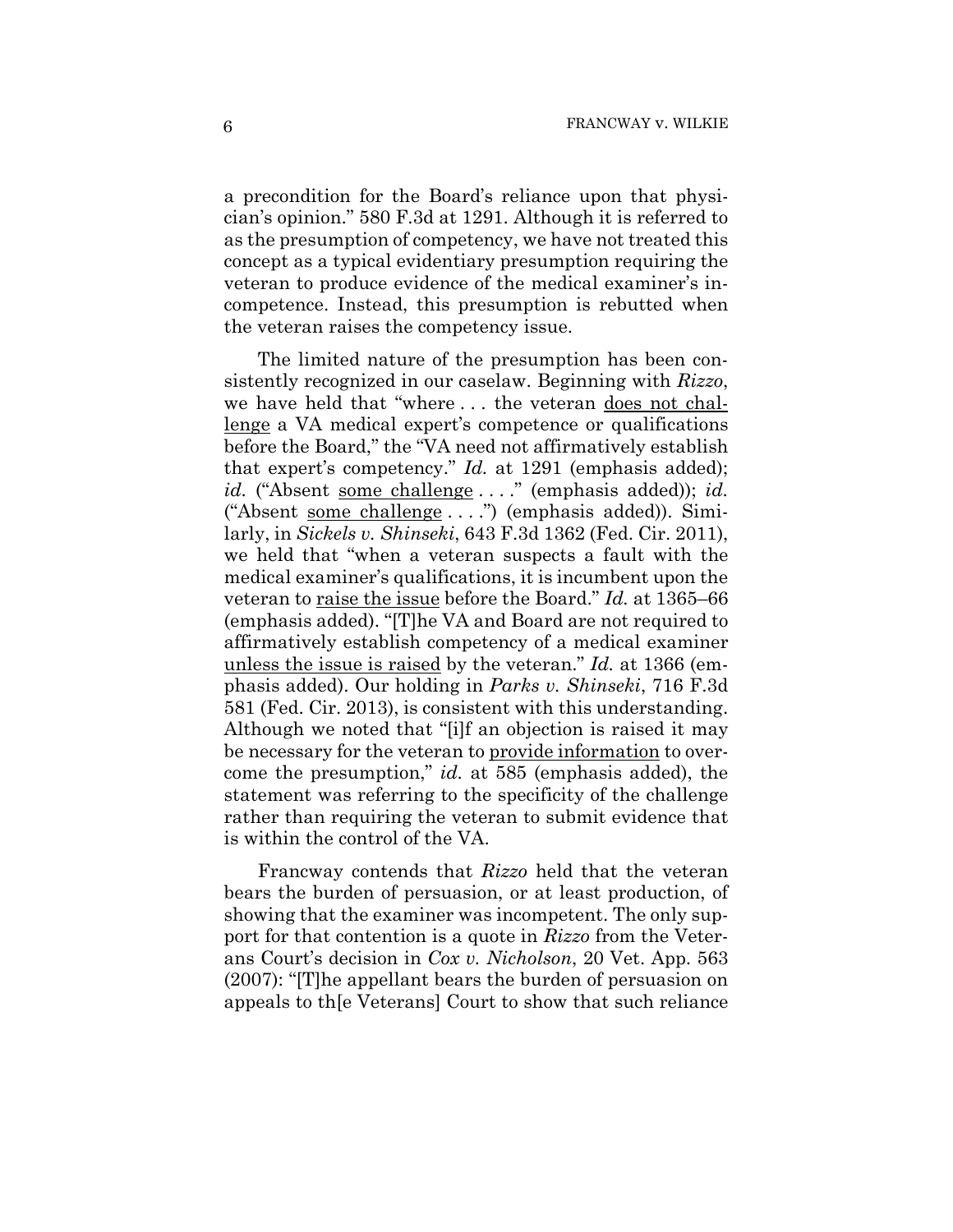1

was in error." *Rizzo*, 580 F.3d at 1290–91 (quoting *Cox*, 20 Vet. App. at 569). First, the Veterans Court's language in *Cox* that Francway cites concerned the veteran's burden on appeal to show prejudicial error with the Board's decision and did not concern which party bears the initial burden of demonstrating the examiner's competence or lack thereof. Second, although the presumption of competency is based on *Rizzo* and subsequent cases from our court, those cases did not place the burden of persuasion or evidentiary production on the veteran, as discussed above.

The presumption of competency requires nothing more than is required for veteran claimants in other contexts simply a requirement that the veteran raise the issue. The Supreme Court has implicitly recognized that the veteran bears such a burden of raising an issue in *Shinseki v. Sanders*, 556 U.S. 396 (2009). There, the Supreme Court noted the burden placed on the claimant in ordinary litigation to raise an issue and establish prejudicial error. *Id.* at 410. When the Court held that the veteran bears the burden of showing prejudicial error, it necessarily assumed that the veteran bears the burden of raising the claim of error in the first instance. *See id.*; s*ee also, e.g.*, *Comer v. Peake*, 552 F.3d 1362, 1368 (Fed. Cir. 2009) ("[A] veteran is obligated to raise an issue in a notice of disagreement if he wishes to preserve his right to assert that issue on appeal  $\dots$ . There is nothing in the statute or its interpretation that relieves the veteran from the obligation to raise an issue in the first instance in the general run of cases.2

<sup>2</sup> We do not address the applicability of the presumption of competency in cases where the veteran did not challenge the examiner's competence, but the record independently demonstrates an irregularity in the process of selecting the examiner. *See* VA Br. at 36 (citing *Wise v.*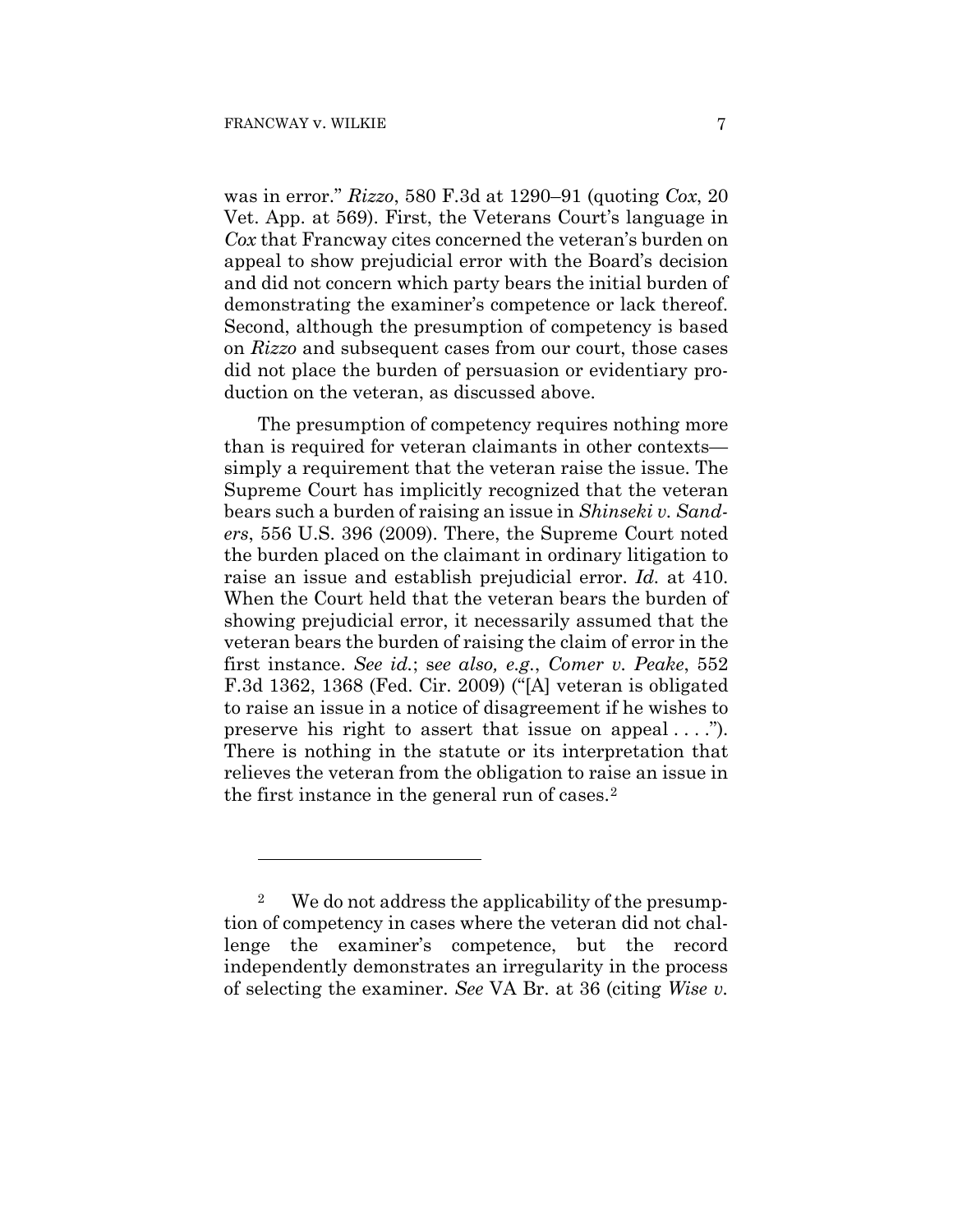Here, once the veteran raises a challenge to the competency of the medical examiner, the presumption has no further effect, and, just as in typical litigation, the side presenting the expert (here the VA) must satisfy its burden of persuasion as to the examiner's qualifications. The Board must then make factual findings regarding the qualifications and provide reasons and bases for concluding whether or not the medical examiner was competent to provide the opinion. 38 U.S.C. § 7104(d).

Since the veteran is obligated to raise the issue in the first instance, the veteran must have the ability to secure from the VA the information necessary to raise the competency challenge. Once the request is made for information as to the competency of the examiner, the veteran has the right, absent unusual circumstances, to the curriculum vitae and other information about qualifications of a medical examiner. This is mandated by the VA's duty to assist. *See*  38 U.S.C. § 5103A; *Harris v. Shinseki*, 704 F.3d 946, 948 (Fed. Cir. 2013) (collecting cases).

The VA agrees with this interpretation of the presumption of competency and the VA's duties. At oral argument, the VA agreed that "[the presumption] is not an evidentiary burden, it's kind of a burden to request [the examiner's qualifications]." Oral Arg. at 25:34–38. The VA also recognized its burden to "substantively respond" to the veteran's challenge "[o]nce the veteran [sufficiently] raises the issue" and that after a challenge is raised "the VA can't come in [to the Board] and say we're entitled to the presumption that this person is competent and you have to assume he is competent." Oral Arg. at 32:29–42. Then, as the VA notes, the Board has to "make a decision as to whether the medical officer was actually competent and provide

<u>.</u>

*Shinseki*, 26 Vet. App. 517 (2014)) (conceding that the presumption would not apply in such a situation).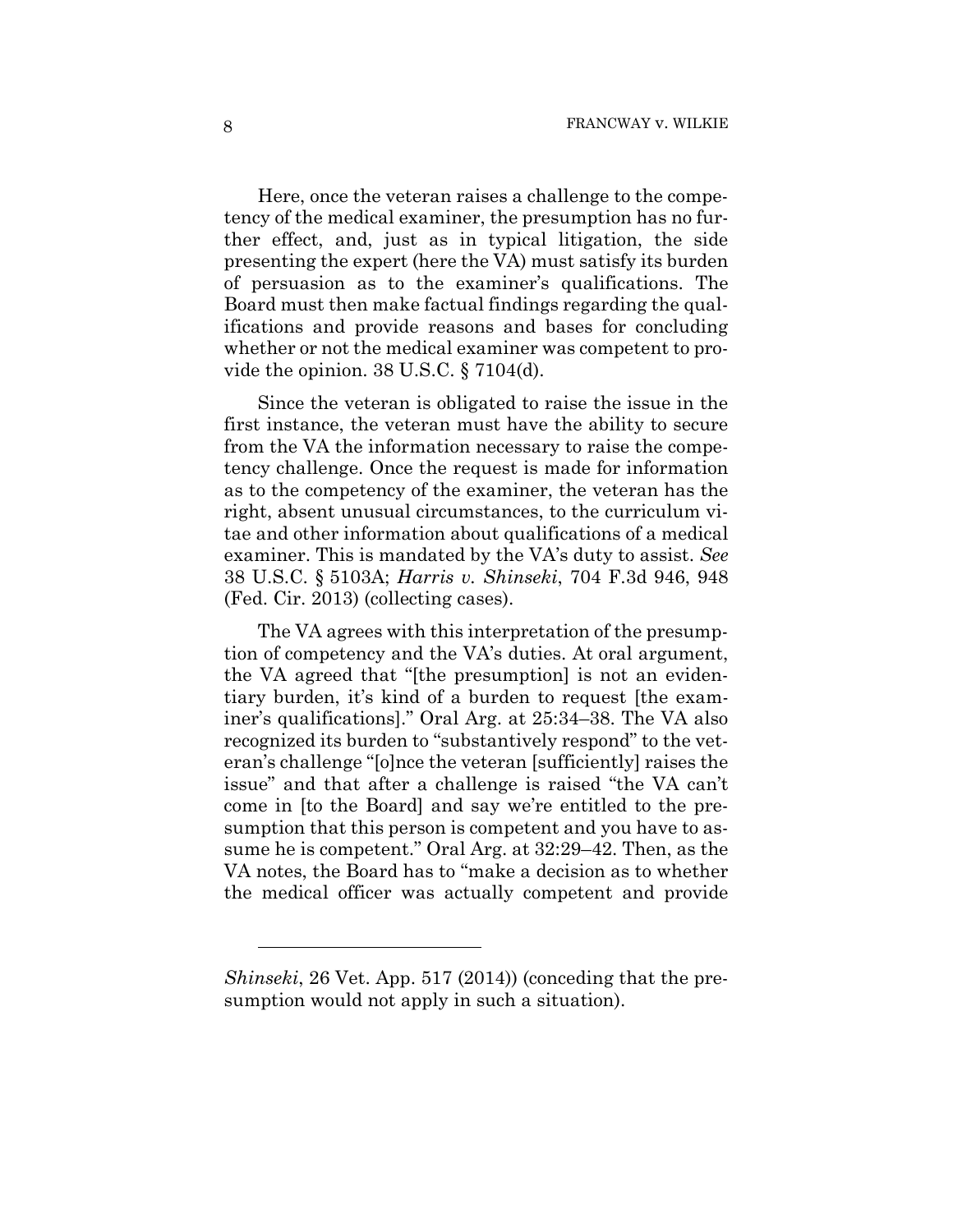reasons and bases explaining that decision." Oral Arg. 28:50–29:02.

## II

Francway alternatively contends that his brief to the Board sufficiently raised the issue of the medical examiner's competency because it broadly argued that the medical examinations and opinions were inadequate. But "whether an examiner is competent and whether he has rendered an adequate exam are two separate inquiries." *Mathis v. McDonald*, 834 F.3d 1347, 1351 (Fed. Cir. 2016) (Hughes, J., concurring in denial of rehearing en banc). The Veterans Court found that Francway had not raised the competency issue with sufficient clarity to the Board. Based on the proper understanding of the presumption of competency described above, we find no legal error with the Veterans Court's decision, and we lack jurisdiction to determine whether the Veterans Court's decision is correct as a factual matter.

## III

Francway separately contends that this case is distinguishable because the issue of the examiner's competency arose in the context of a remand order from the Board requiring an "appropriate medical specialist." In such a situation, Francway argues that the Board cannot presume the competency of the selected examiner in a specialty because the presumption is one of general medical competence not one regarding an examiner's expertise in various specialties.

We see no reason to distinguish between how the presumption applies to "general" medical examiners as compared to "specialists." The presumption is that the VA has properly chosen an examiner who is qualified to provide competent medical evidence in a particular case absent a challenge by the veteran. *Parks*, 716 F.3d at 585; 38 C.F.R. § 3.159(c)(4). Here, as noted above, Francway did not raise